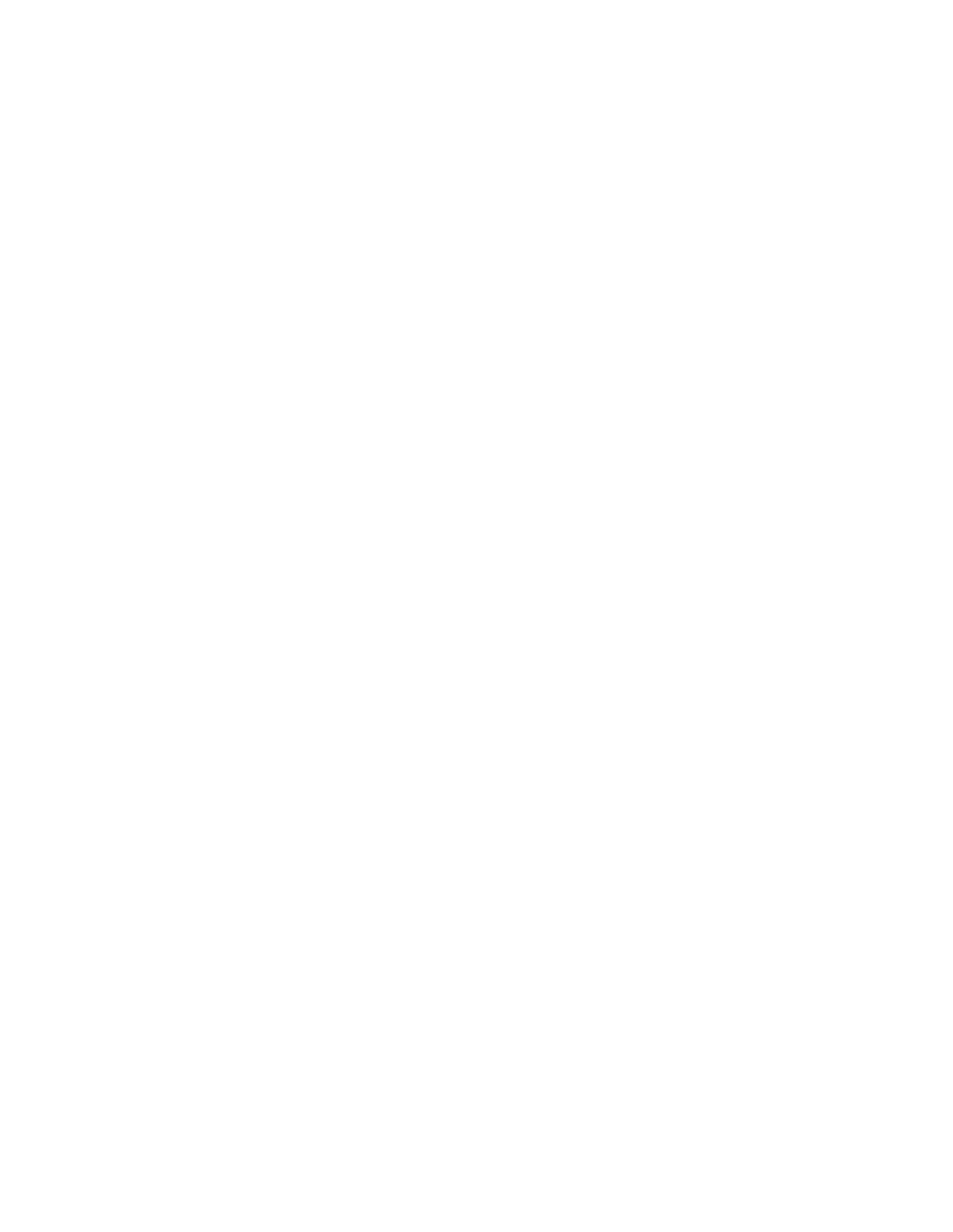## Case 1:17-cr-00722-VSB Document 80 Filed 09/28/18 Page 4 of 5

## C. Non-Statutory Aggravating Factors Identified under 18 U.S.C. § 3593(a)(2).

**1. Victim Impact.** SAYFULLO HABIBULLAEVIC SAIPOV caused injury, harm, and loss to the families and friends of Diego Enrique Angelini, Nicholas Cleves, Ann-Laure Decadt, Darren Drake, Ariel Erlij, Hernan Ferruchi, Hernan Diego Mendoza, and Alejandro Damian Pagnucco. The injury, harm, and loss caused by SAIPOV with respect to each deceased victim is evidenced by the victim's personal characteristics and by the impact of the victim's death upon his or her family and friends. (Counts One through Eight and Twenty Eight).

**2. Injury to Surviving Victims.** SAYFULLO HABIBULLAEVIC SAIPOV, apart from the impact of the deaths of victims as identified in C.1, *supra*, caused serious physical and emotional injury, including maiming, disfigurement, permanent disability, and grievous economic hardship, to individuals who survived the offense, including those victims identified in Counts Nine through Twenty Six of the Indictment. (Count Twenty Eight).

**3. Engaged in Acts of Violence to Support a Terrorist Organization.** SAYFULLO HABIBULLAEVIC SAIPOV committed the offense to support and further the ideological goals of the Islamic State of Iraq and al-Sham ("ISIS"), a terrorist organization that has as one of its goals to kill U.S. nationals around the world. (Counts One through Eight and Twenty Eight).

**4. Future Dangerousness.** SAYFULLO HABIBULLAEVIC SAIPOV is likely to commit criminal acts of violence in the future such that he poses a continuing and serious threat to the lives and safety of others as demonstrated by, among other things, his commission of the acts of violence charged in the Indictment, his stated intent to continue his attack in New York City had his truck not been rendered inoperable, and his continued support for the radical terrorist activities and goals of ISIS, which include the killing of U.S. nationals. (Counts One through Eight and Twenty Eight).

4